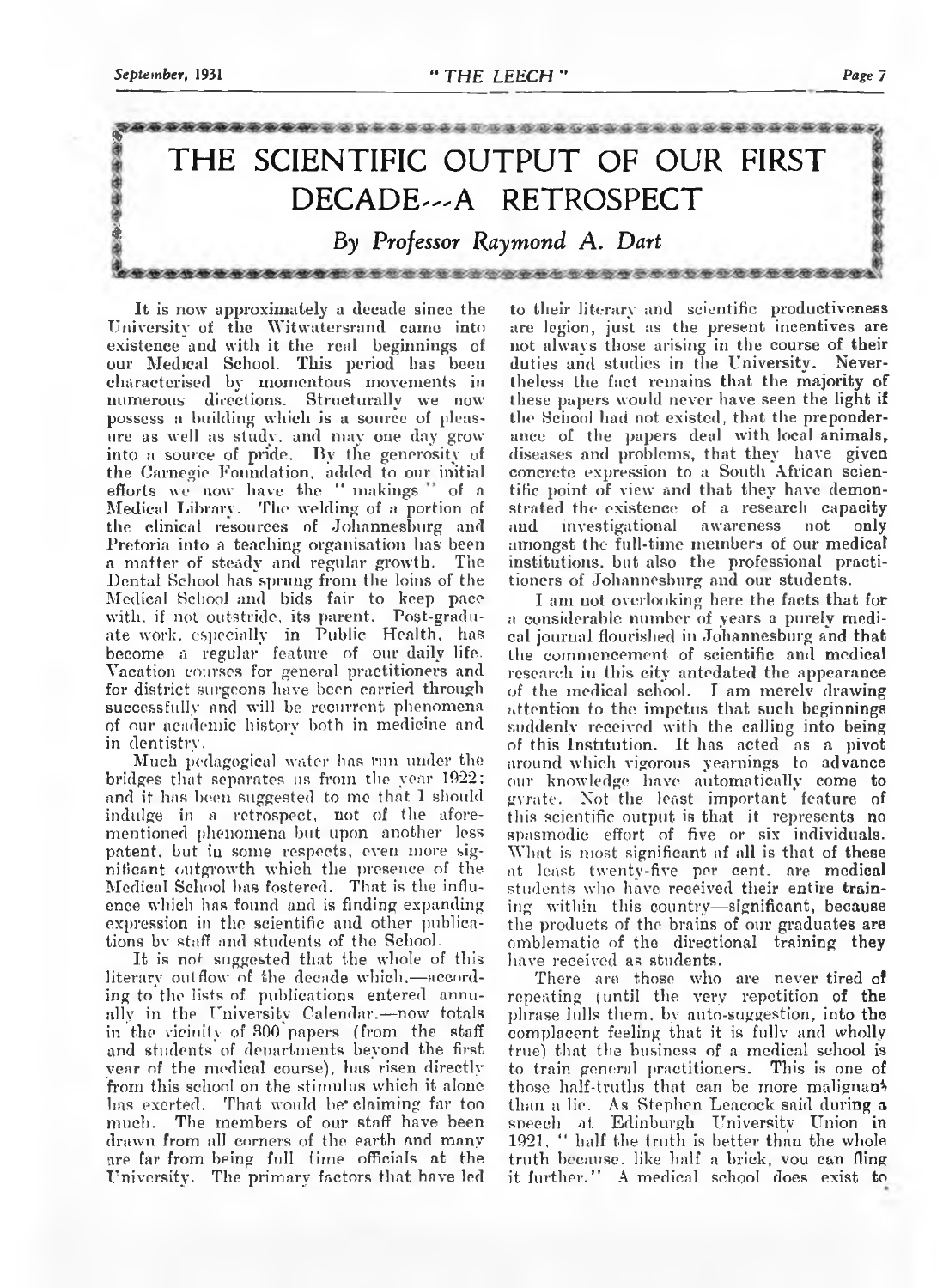produce general practitioners; but woe to that<br>selool if it produces only general practitioners!<br>It is also (I had almost said equally) the duty<br>of a medical school to produce contributors to,<br>as well as eraftsmen. It is b

Such banal facts are worthy of remem-<br>brance lest we, as students, fall into the all too<br>common error of regarding our eccentric fellow<br>student—who is more interested in discovering<br>something new, something unheard of, so

But lest this review lose itself in reflections<br>on immortality let us examine a little more<br>elosely the nature of the products of our<br>brief decade to learn its character and its<br>promise. From the Physiology Department we<br>h

From the Pharmacology Department<br>papers have appeared on renal blood-flow and<br>glomerular filtration, native medicines and<br>poisons, the practice of therapy amongst

natives, the chemistry of various South African<br>plants, the pharmacological actions of local<br>plants and proprietary products, to mention<br>all of which would fill a long page of descrip-<br>tive terms. A work of profound histor

With respect to Pathology, Bacteriology<br>and Parasitology the increments in knowledge<br>in these fields that have accrued are closely<br>wrapped up with the systematic research and<br>routine work pursued in the Institute from<br>whic

In the surgical field attention has been<br>called in numerous papers to curious condi-<br>tions and personal experiences in the treat-<br>ment of new growth, gall-bladder disease,<br>cancer of the stomach, bone-grafting for cran-<br>ial

In the medical field there have been fewer<br>papers. These have however dealt with hyper-<br>piesia. aneurysm, tumors compressing the<br>spinal cord, cerebral hamorrhage, hemiplegia,<br>diabetes. hookworm disease. heat-stroke,<br>diseas